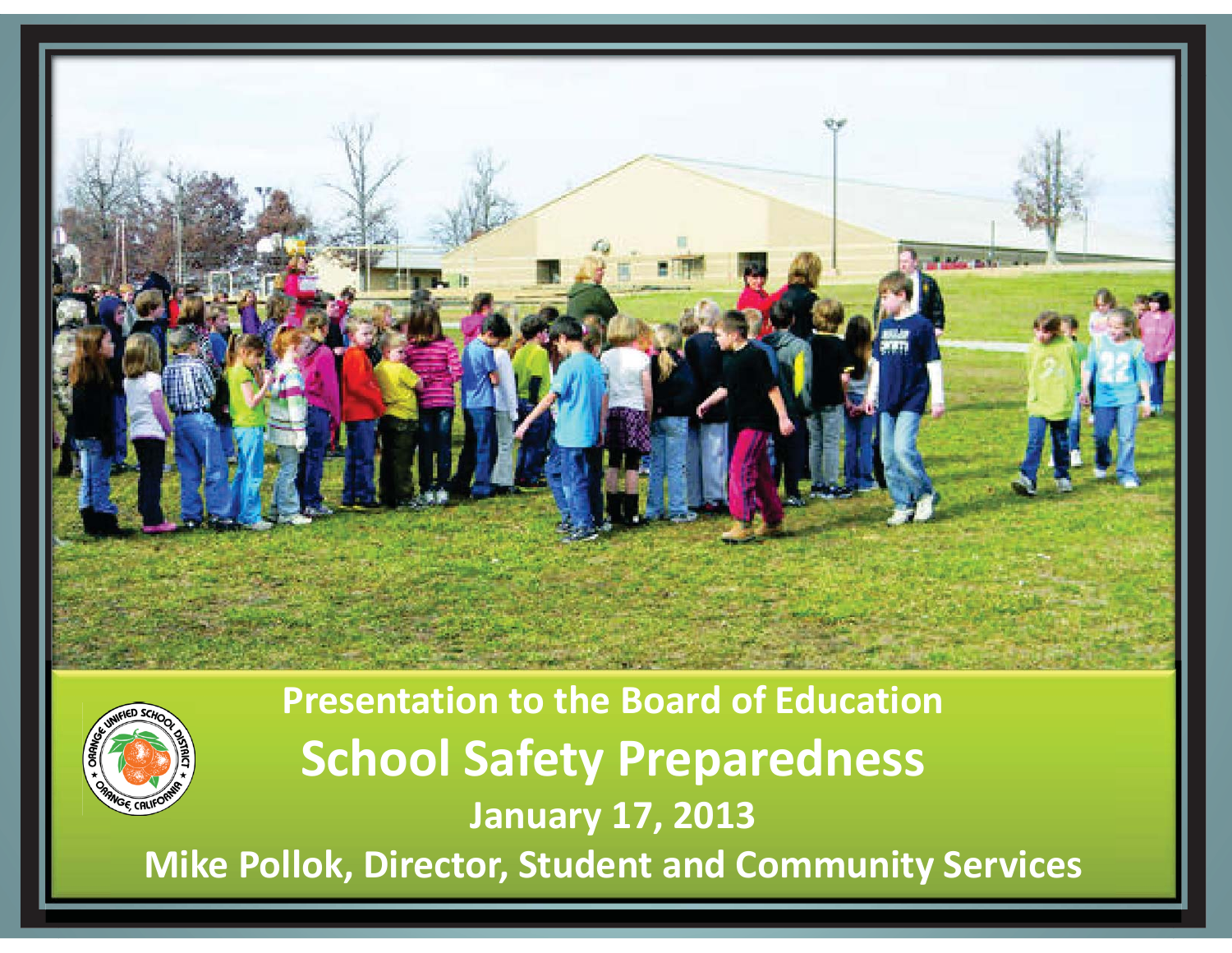#### **STRATEGIC PLAN**

#### **GOAL #3 SAFE,** WELCOMING SCHOOLS

#### **GOAL:** *STUDENTS WILL LEARN AND STAFF WILL WORK IN A SAFE ENVIRONMENT.*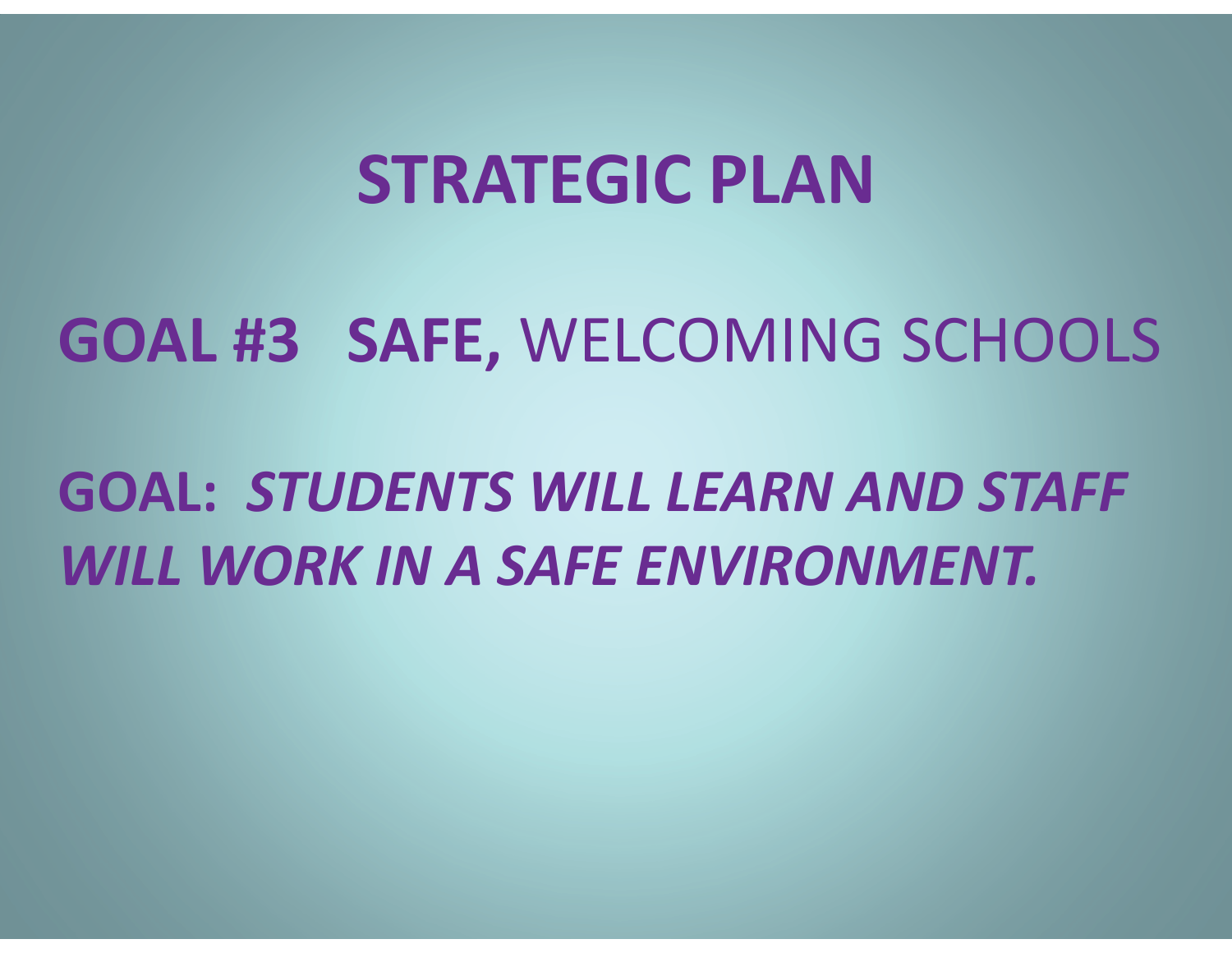- ¾Provide all staff with annual district or sitebased training
- ¾Focus trainings on proactive strategies for identifying and eliminating potential problems <sup>o</sup>Monthly Assistant Principal's meetings <sup>o</sup>Specialized training for specific groups of employees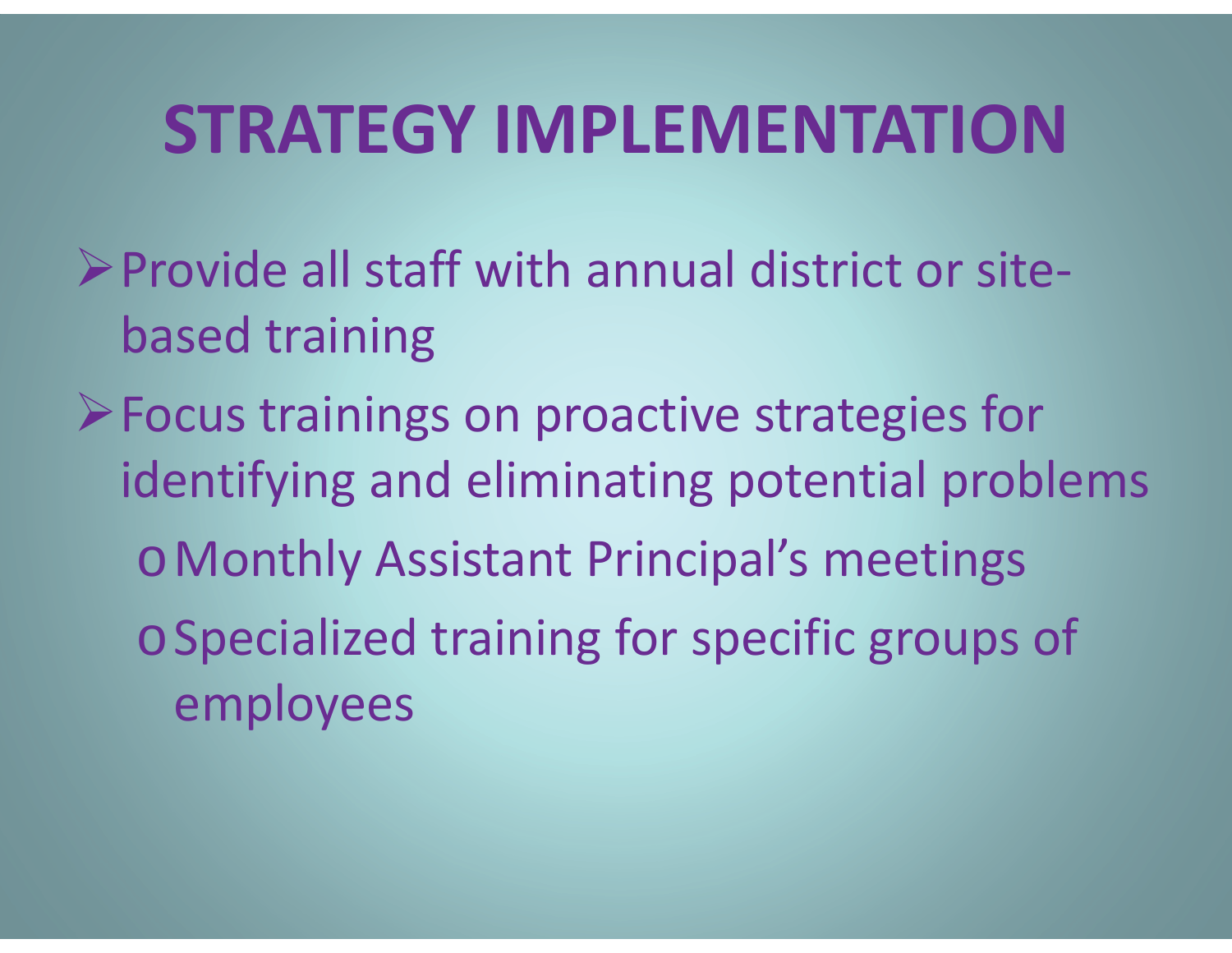- <sup>o</sup>Tabletop exercises at every school site
- <sup>o</sup>Recognizing and partnering with other institutions and agencies to deliver relevant training to our staff
- <sup>o</sup>Providing informational media to parents and students on relevant school safety topics
- oDrills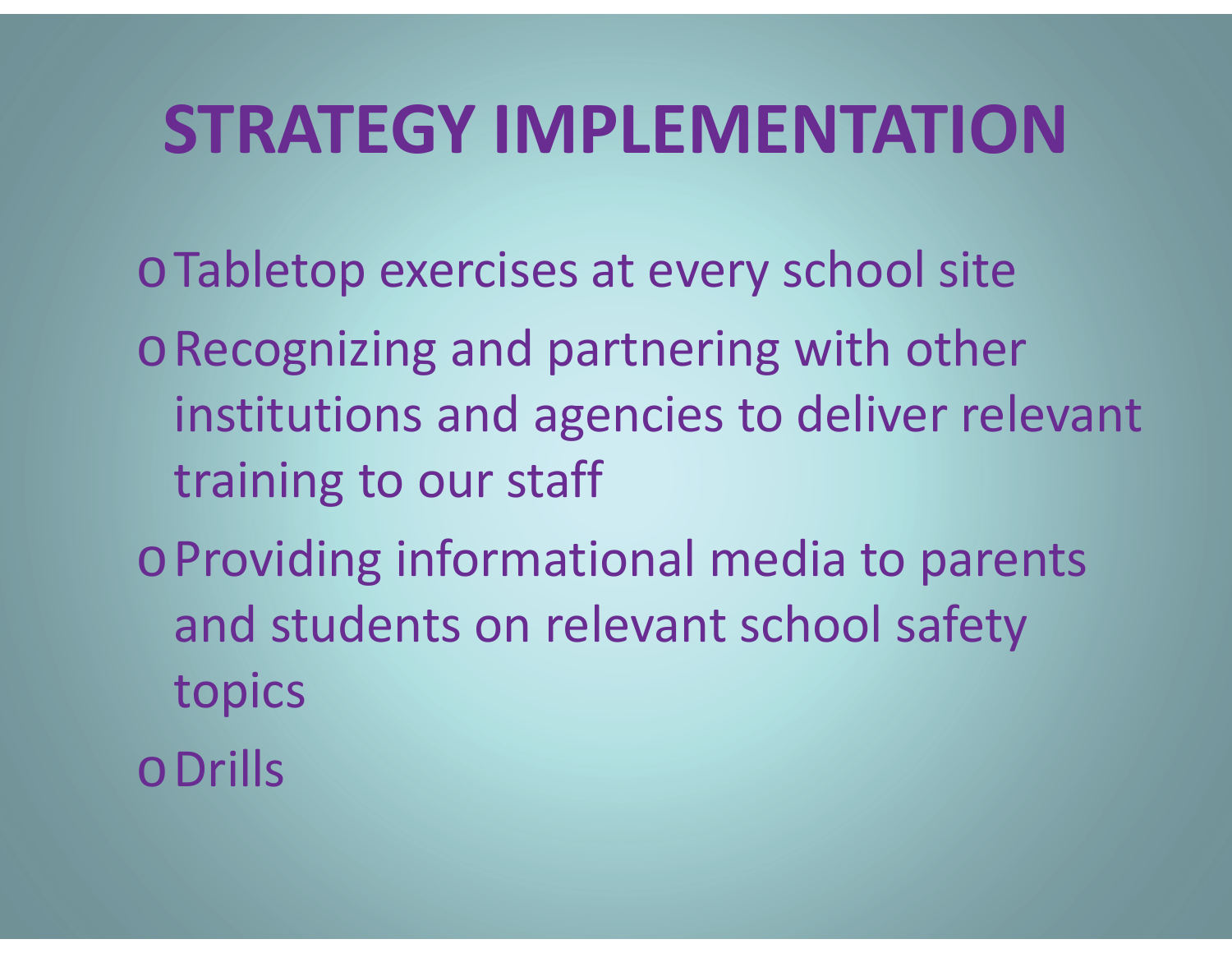- ¾Continue the ongoing development and revision of site safety plans as a foundation for disaster preparedness
	- <sup>o</sup>Education Code 32282 Comprehensive Safe School Plan
	- <sup>o</sup>A major component of this plan is the individual school emergency plan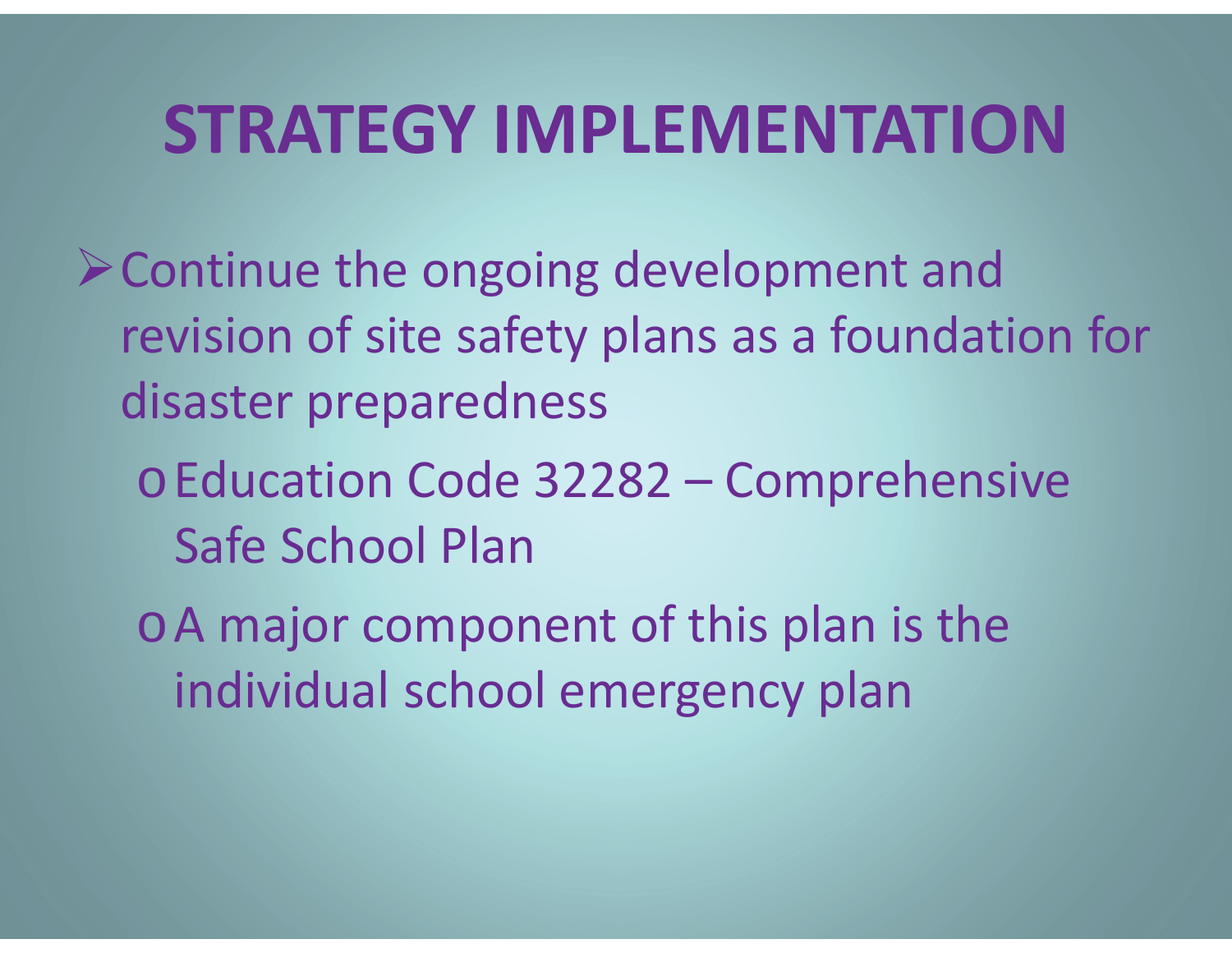$\triangleright$  Track and evaluate safety data through AERIES

- <sup>o</sup>New codes and sub-codes have been created to better track, analyze and report data
- ¾Design new strategies/responses for dealing with the relevant issues
	- oModify /change / adapt/ develop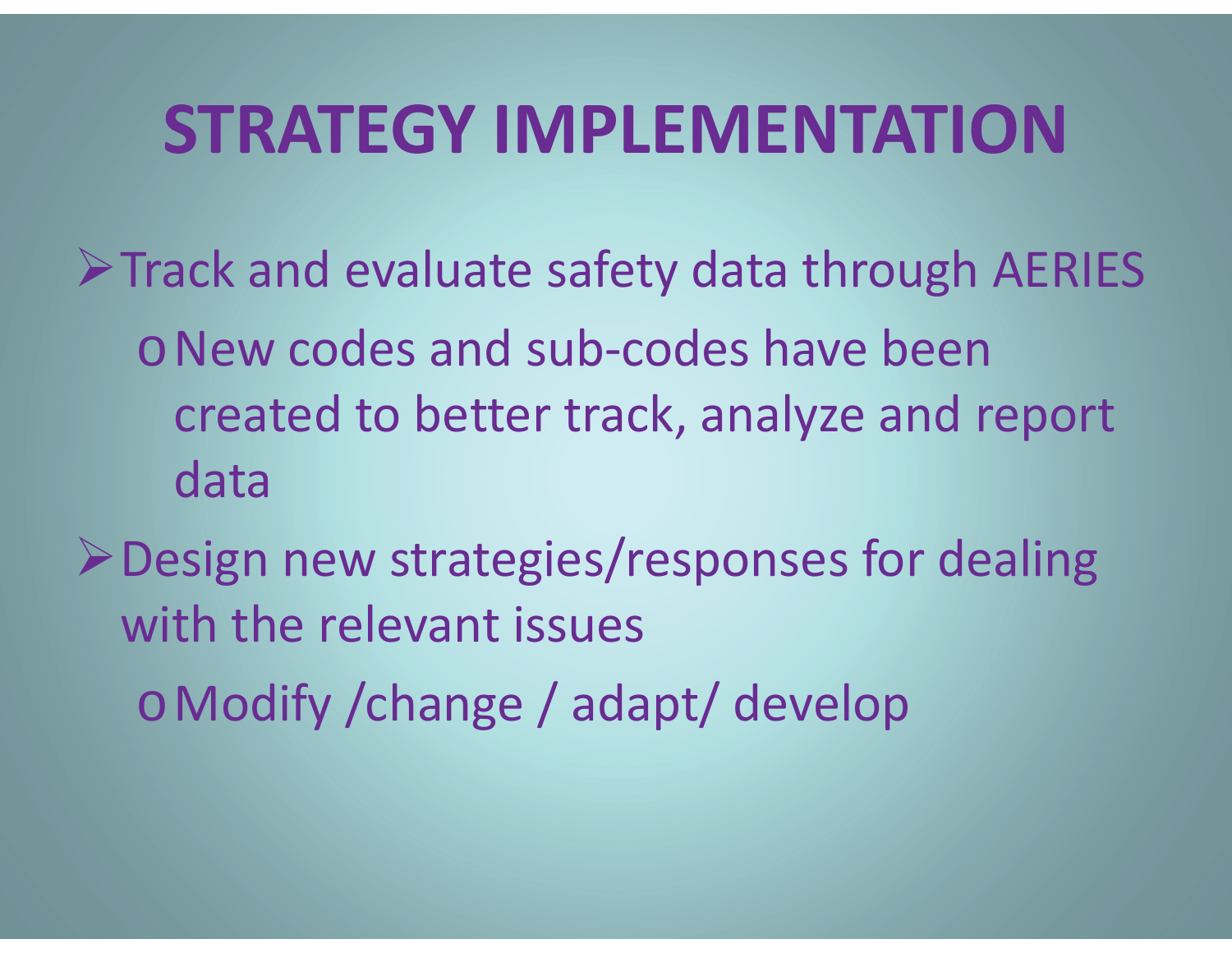¾Continue to collaborate with police, fire, social services, and other safety agencies o Routine meetings with public safety agencies ¾Require students and staff to wear school ID badges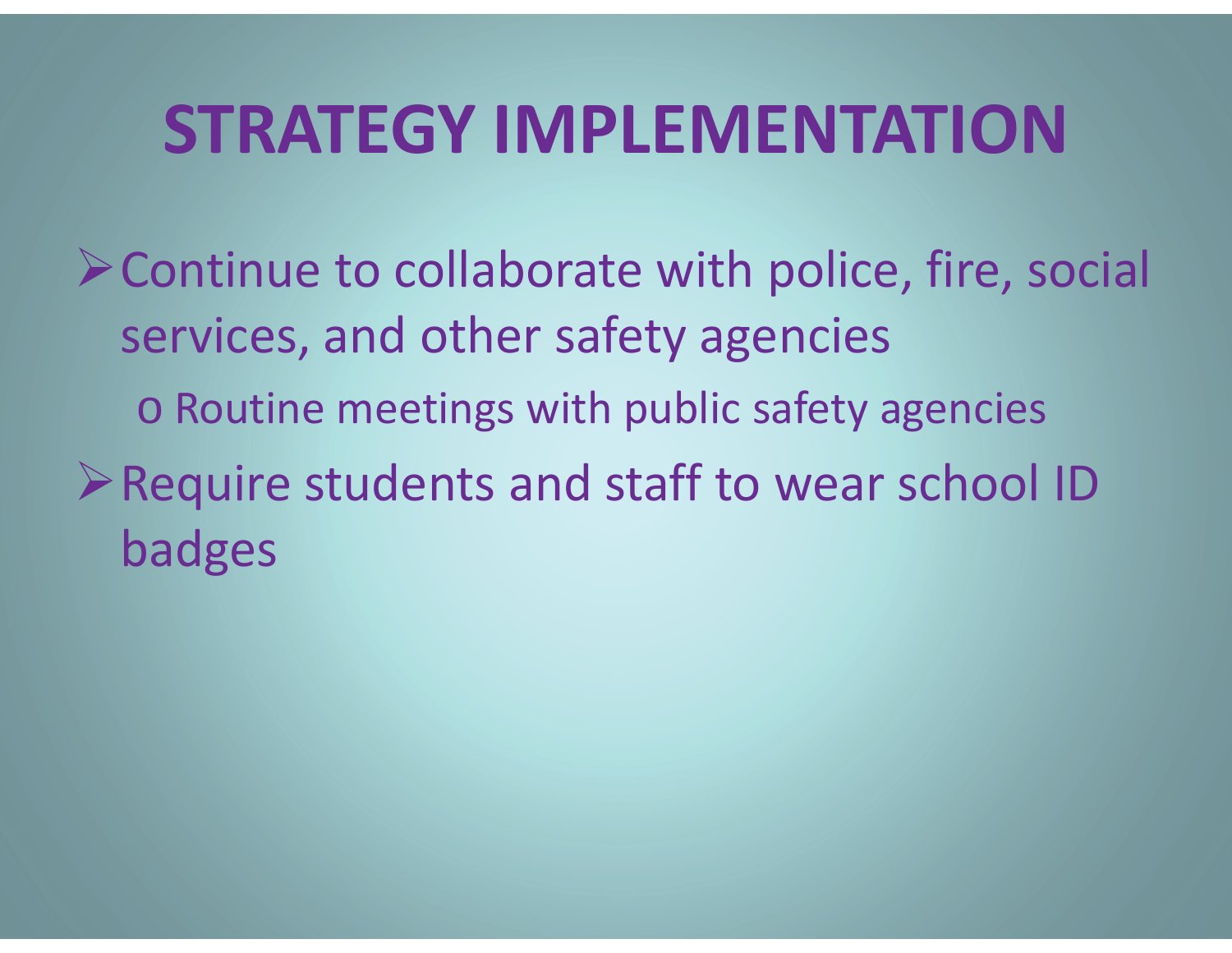- ¾Provide a school-specific, anonymous WE-TIP line
	- o WE-TIP will not provide service for individual schools
	- o Investigating alternatives
- $\triangleright$  Increase adult visibility by including key supervisory locations and a delineation of supervisory responsibilities in each school's Safety Plan
	- o Included and mapped in each site plan